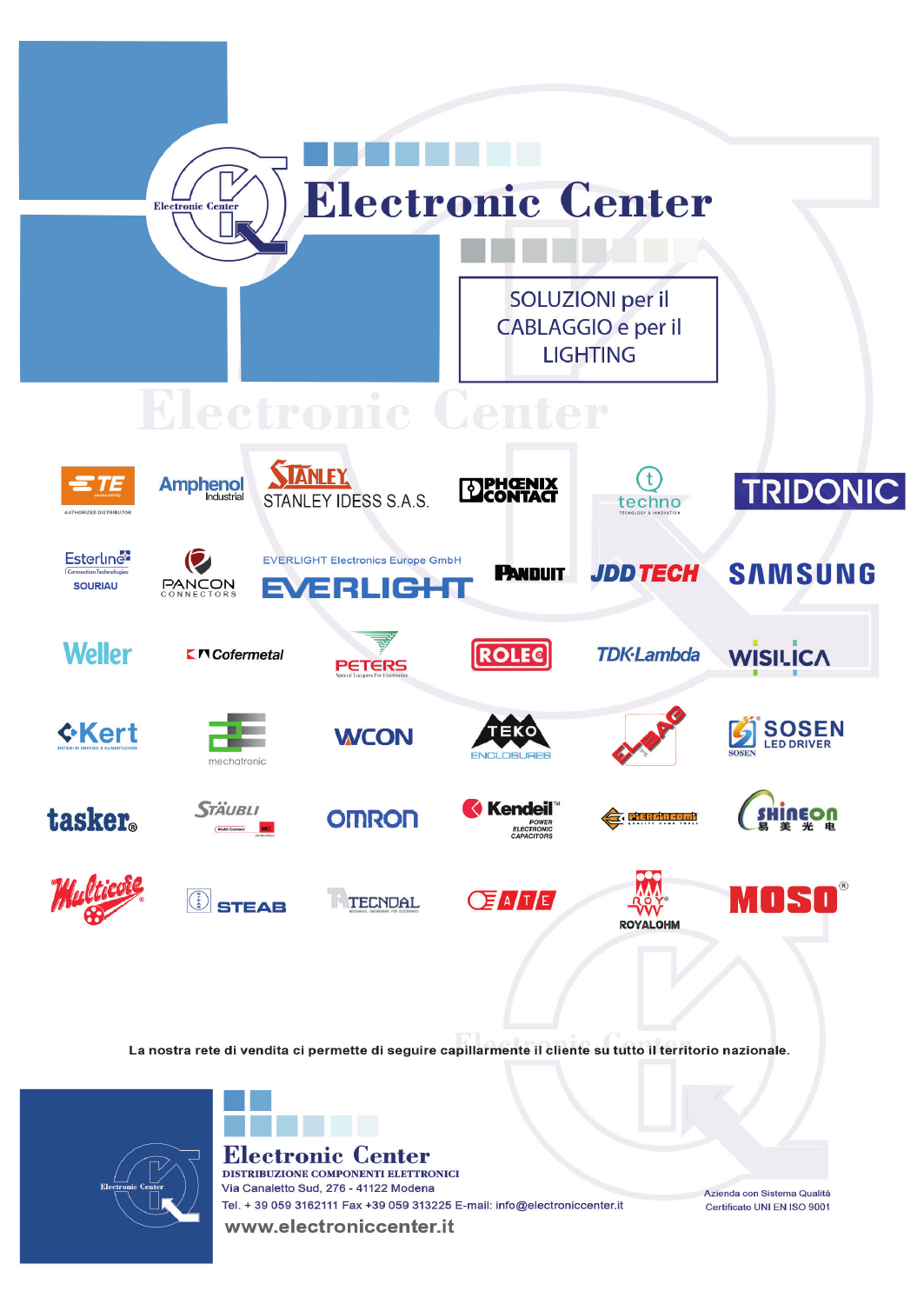## ELECTRONIC CENTER



## Electronic Center Spa

Via Canaletto Sud 276 - 41122 Modena (MO) Tel. 0593162111 - Fax 059313225

*www.electroniccenter.it - info@electroniccenter.it*

SEDE UNICA

| <b>DISTRIBUTOR</b>                     |                             | <b>SEMICONDUCTORS</b>     |                     |           |                                       |                                  |                 |                   | IP&E           |  |            |                  | Interconnection, passive &<br>electromechanical components |                  |                              |        |                           |           |                       |
|----------------------------------------|-----------------------------|---------------------------|---------------------|-----------|---------------------------------------|----------------------------------|-----------------|-------------------|----------------|--|------------|------------------|------------------------------------------------------------|------------------|------------------------------|--------|---------------------------|-----------|-----------------------|
| $10 \div 24,99$<br>millions $\epsilon$ |                             |                           |                     |           |                                       |                                  |                 |                   |                |  |            |                  |                                                            |                  | Switches/Pushbuttons/Toggles |        |                           |           |                       |
| $15 \div 24$<br>T                      |                             |                           |                     |           |                                       |                                  |                 |                   |                |  |            |                  |                                                            |                  |                              |        |                           |           |                       |
| Internazionale<br><b>AREA</b>          |                             |                           |                     |           |                                       |                                  |                 |                   |                |  |            |                  |                                                            |                  |                              |        |                           |           |                       |
| $\sum_{\text{associated}}$             | Discretes (Signal/Power/RF) | Programmable Logic - ASIC | Logic (Bipolar/MOS) |           |                                       | Microprocessors<br>(MPU/MCU/DSP) | Optoelectronics | Display (LCD/FPD) |                |  |            |                  |                                                            | Crystals/Filters |                              |        | Connectors/Sockets/Cables |           | <b>Power Supplies</b> |
| <b>SUPPLIER</b>                        |                             |                           |                     | Analog IC | Memories<br>(Programmable/DRAM/SDRAM) |                                  |                 |                   | <b>Sensors</b> |  | Capacitors | <b>Resistors</b> | <b>Inductors</b>                                           |                  |                              | Relays |                           | Magnetics |                       |
| 2E ROLF HILLER                         |                             |                           |                     |           |                                       |                                  |                 |                   |                |  |            |                  |                                                            |                  |                              |        |                           |           |                       |
| <b>ACTRONIC</b>                        |                             |                           |                     |           |                                       |                                  |                 |                   |                |  |            |                  |                                                            |                  |                              |        |                           |           |                       |
| AMPHENOL                               |                             |                           |                     |           |                                       |                                  |                 |                   |                |  |            |                  |                                                            |                  |                              |        |                           |           |                       |
| <b>APEM</b>                            |                             |                           |                     |           |                                       |                                  |                 |                   |                |  |            |                  |                                                            |                  |                              |        |                           |           |                       |
| <b>DEUTSCH</b>                         |                             |                           |                     |           |                                       |                                  |                 |                   |                |  |            |                  |                                                            |                  |                              |        |                           |           |                       |
| <b>IT ELECTRONICS</b>                  |                             |                           |                     |           |                                       |                                  |                 |                   |                |  |            |                  |                                                            |                  |                              |        |                           |           |                       |
| LERMANNTYTON                           |                             |                           |                     |           |                                       |                                  |                 |                   |                |  |            |                  |                                                            |                  |                              |        |                           |           |                       |
| <b>JDD TECH</b>                        |                             |                           |                     |           |                                       |                                  |                 |                   |                |  |            |                  |                                                            |                  |                              |        |                           |           |                       |
| <b>JIANGHAI</b>                        |                             |                           |                     |           |                                       |                                  |                 |                   |                |  |            |                  |                                                            |                  |                              |        |                           |           |                       |
| <b>KENDEIL</b>                         |                             |                           |                     |           |                                       |                                  |                 |                   |                |  |            |                  |                                                            |                  |                              |        |                           |           |                       |
| <b>KERT</b>                            |                             |                           |                     |           |                                       |                                  |                 |                   |                |  |            |                  |                                                            |                  |                              |        |                           |           |                       |
| <b>KLASING KABEL</b>                   |                             |                           |                     |           |                                       |                                  |                 |                   |                |  |            |                  |                                                            |                  |                              |        |                           |           |                       |
| <b>LED BRIGHT</b>                      |                             |                           |                     |           |                                       |                                  |                 |                   |                |  |            |                  |                                                            |                  |                              |        |                           |           |                       |
| <b>MOLEX</b>                           |                             |                           |                     |           |                                       |                                  |                 |                   |                |  |            |                  |                                                            |                  |                              |        |                           |           |                       |
| <b>MOSO</b>                            |                             |                           |                     |           |                                       |                                  |                 |                   |                |  |            |                  |                                                            |                  |                              |        |                           |           |                       |
| MULTI CONTACT                          |                             |                           |                     |           |                                       |                                  |                 |                   |                |  |            |                  |                                                            |                  |                              |        |                           |           |                       |
| ON ELECTRONIC                          |                             |                           |                     |           |                                       |                                  |                 |                   |                |  |            |                  |                                                            |                  |                              |        |                           |           |                       |
| PANCON DE                              |                             |                           |                     |           |                                       |                                  |                 |                   |                |  |            |                  |                                                            |                  |                              |        |                           |           |                       |
| <b>PANDUIT</b>                         |                             |                           |                     |           |                                       |                                  |                 |                   |                |  |            |                  |                                                            |                  |                              |        |                           |           |                       |
| <b>OENIX CONTACT</b>                   |                             |                           |                     |           |                                       |                                  |                 |                   |                |  |            |                  |                                                            |                  |                              |        |                           |           |                       |
| <b>RAFI</b>                            |                             |                           |                     |           |                                       |                                  |                 |                   |                |  |            |                  |                                                            |                  |                              |        |                           |           |                       |
| <b>RAYCHEM</b>                         |                             |                           |                     |           |                                       |                                  |                 |                   |                |  |            |                  |                                                            |                  |                              |        |                           |           |                       |
|                                        |                             |                           |                     |           |                                       |                                  |                 |                   |                |  |            |                  |                                                            |                  |                              |        |                           |           |                       |

| <b>TURNOVER</b> millions $\epsilon$  | $10 \div 24.99$ |
|--------------------------------------|-----------------|
| <b>HEADCOUNT</b>                     | $15 \div 24$    |
| <b>OPERATING AREA</b> Internazionale |                 |
| <b>MEMBER</b>                        |                 |

**EVERLIGHT ELECTRON HELLERMANNTYT LED BRIG** OMRON ELECTRO **PHOENIX CONTA**